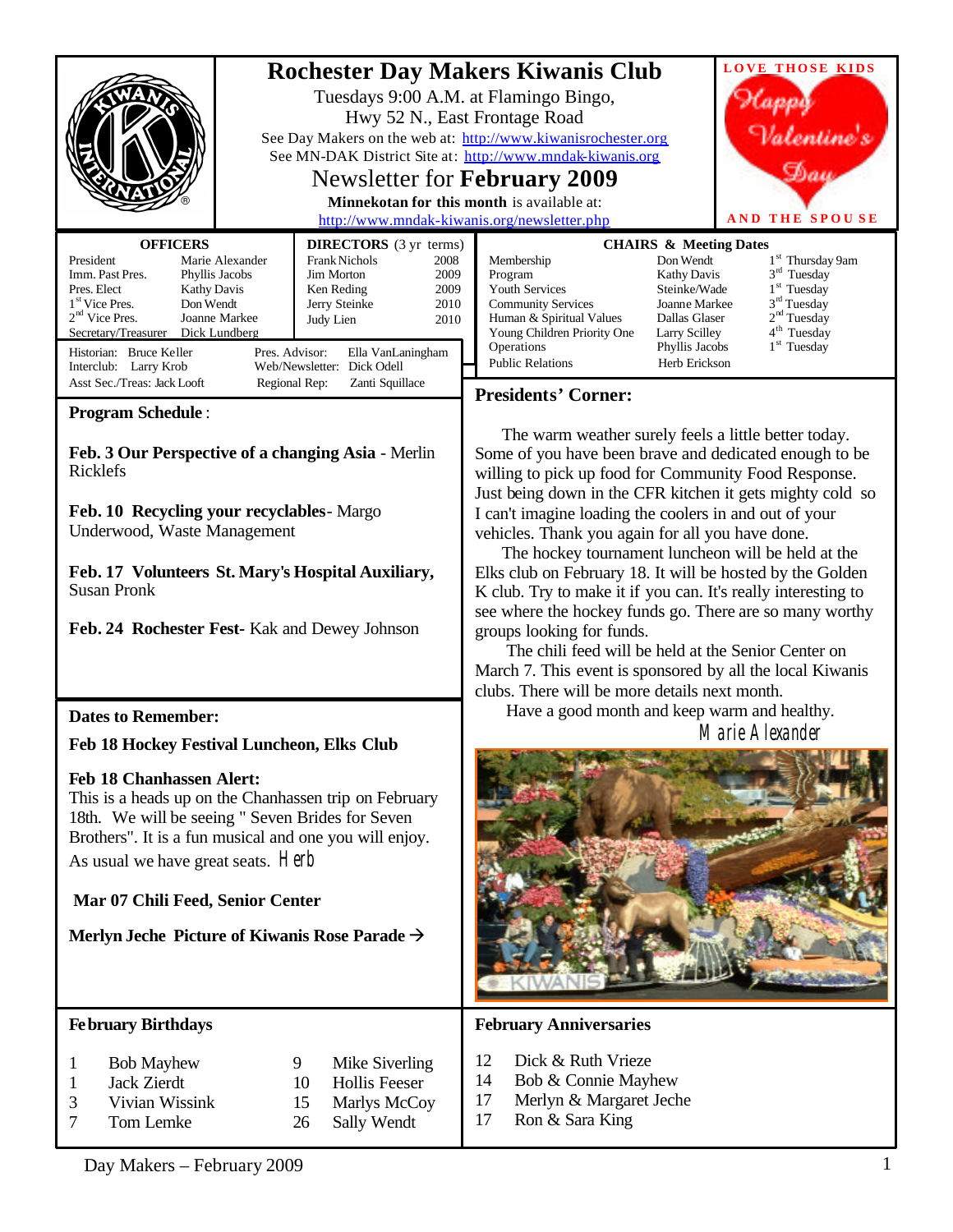| <b>Secretary/Treasurers Report - Jan'08</b>                                                                                                                                                                                      | Key Club-Researching how many Key Club members are                                                                                                 |
|----------------------------------------------------------------------------------------------------------------------------------------------------------------------------------------------------------------------------------|----------------------------------------------------------------------------------------------------------------------------------------------------|
| <b>Bank Balance 12/31/08:</b><br>\$16,651.79<br>\$14,742.57<br><b>Administrative Account:</b><br>Service Account:<br>1,587.96<br>\$                                                                                              | attending the meetings. The MN/Dak Spring Rally is<br>March 26-29. The Key Club International Convention is<br>July 1-4 in Dallas, TX.             |
| \$<br>Hockey/YCPO:<br>156.60<br>\$<br><b>Bike Repair:</b><br>164.66                                                                                                                                                              | Richard Lundberg, Secretary/Treasurer                                                                                                              |
| Day Makers on leave: Marv Anderson, Merlyn Jeche,<br>Ron King, Sara King, Rosalie Rusovick                                                                                                                                       | Web Humor: PHILOSOPHY OF AMBIGUITY                                                                                                                 |
| <b>December Service Hour Statistics: 1,509 hours by 60</b>                                                                                                                                                                       | 1. DON'T SWEAT THE PETTY THINGS AND DON'T PET<br>THE SWEATY THINGS.                                                                                |
| members, 73% Participation.<br><b>January 13, 2008 Board Meeting Highlights:</b>                                                                                                                                                 | 2. ONE TEQUILA, TWO TEQUILA, THREE TEQUILA,<br>FLOOR                                                                                               |
| Tom Lemke and Bob Wenner have completed an audit                                                                                                                                                                                 | 3. ATHEISM IS A NON-PROPHET ORGANIZATION.                                                                                                          |
| of the 2007/2008 financial records and found them<br>satisfactory.                                                                                                                                                               | 4. THE MAIN REASON SANTA IS SO JOLLY IS BECAUSE<br>HE KNOWS WHERE ALL THE BAD GIRLS LIVE.                                                          |
| Chuck Jacobson reported on the Century High School<br>Calendar Fund Raiser. There was space for twelve more<br>ads on the last calendar, they went unsold. The calendar<br>is lots of work with questionable benefit. The income | 5. I WENT TO A BOOKSTORE AND ASKED THE<br>SALESWOMAN, "WHERE'S THE SELF-HELP SECTION?"<br>SHE SAID IF SHE TOLD ME, IT WOULD DEFEAT THE<br>PURPOSE. |
| from the project has dropped from \$3,000 to \$1,500 over<br>the years. There is little support from the club to sell ads<br>We gave away 1600-1700 calendars this school year.                                                  | 6. WHAT IF THERE WERE NO HYPOTHETICAL<br>QUESTIONS?                                                                                                |
| The schools on-line calendar can be kept up to date, ours<br>can't. Chuck suggested that we drop it for a year and see<br>if it is missed. The board approved dropping the                                                       | 7. IF A DEAF PERSON SWEARS, DOES HIS MOTHER<br>WASH HIS HANDS WITH SOAP?                                                                           |
| calendar for a year and see if it is missed. Chuck will<br>contact the school and report back at the next board<br>meeting.                                                                                                      | 8. IF SOMEONE WITH MULTIPLE PERSONALITIES<br>THREATENS TO KILL HIMSELF, IS IT CONSIDERED A<br>HOSTAGE SITUATION?                                   |
| <b>COMMITTEE REPORTS</b>                                                                                                                                                                                                         | 9. IS THERE ANOTHER WORD FOR SYNONYM?                                                                                                              |
| <b>Membership-</b> Jack Zierdt will attend the membership<br>workshop in February. The committee is looking for                                                                                                                  | 10. WHERE DO FOREST RANGERS GO TO "GET AWAY<br>FROM IT ALL?"                                                                                       |
| ways to make the club acceptable to all members. The<br>committee will attempt to interview a member that                                                                                                                        | 11. IF A PARSLEY FARMER IS SUED, CAN THEY<br><b>GARNISH HIS WAGES?</b>                                                                             |
| recently left the club. The committee discussed bringing<br>the membership photos up to date.                                                                                                                                    | 12 WHY DO THEY LOCK GAS STATION BATHROOMS?<br>ARE THEY AFRAID SOMEONE WILL CLEAN THEM?                                                             |
| <b>Operations - Sixty-two HyVee coupon books have been</b><br>sold. Outback Steak House is willing to support one or<br>two fundraisers a year.                                                                                  | 13. IF A TURTLE DOESN'T HAVE A SHELL, IS HE<br>HOMELESS OR NAKED?                                                                                  |
| Human & Spiritual Values- The committee is                                                                                                                                                                                       | 14. CAN VEGETARIANS EAT ANIMAL CRACKERS?                                                                                                           |
| attempting to develop a policy on cards to members for<br>sickness etc. The question is how far beyond the                                                                                                                       | 15. IF THE POLICE ARREST A MIME, DO THEY TELL HIM<br>HE HAS THE RIGHT TO REMAIN SILENT?                                                            |
| member is appropriate? Relatives, Friends???<br>Family Fun Night during Rochester Fest.                                                                                                                                          | 16. WHY DO THEY PUT BRAILLE ON THE DRIVE-<br>THROUGH BANK MACHINES?                                                                                |